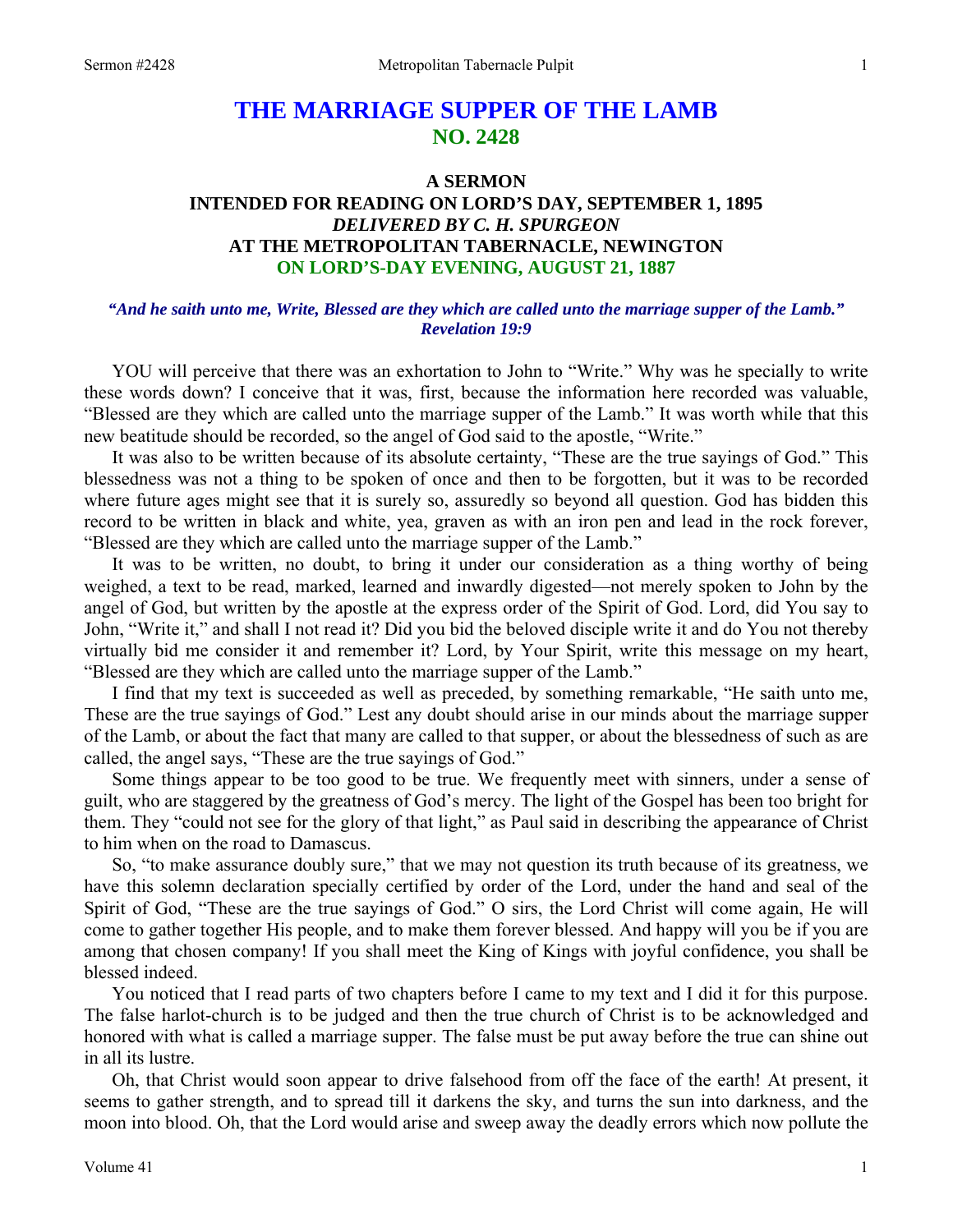very air! We long for the time when the powers of darkness shall be baffled and the pure everlasting light shall triumph over all. We do not know when it shall be—

#### *"But come what may to stand in the way, That day the world shall see,"*

when the truth shall vanquish error, and when the true church shall be revealed in all her purity and beauty as the Bride of Christ, and the apostate church shall be put away once for all and forever.

Time rolls wearily along just now, apparently, and some hearts grow heavy and sad, but let us take courage. The morning comes as well as the night and there are good days, not so far off as we have sometimes fancied—and some of us may yet live to see times which shall make us cry, "Lord, now lettest thou thy servants depart in peace, for our eyes have seen thy salvation."

Whether we live till Christ comes again, or whether we fall asleep in Him, many of us know that we shall sit down at the great wedding feast in the end of the days, and we shall partake of the supper of the Lamb in the day of His joy and glory. We are looking across the blackness and darkness of the centuries into that promised millennial age wherein we shall rejoice with our Lord with joy unspeakable and full of glory.

**I.** I will no longer delay you from the text. And in meditating upon this august marriage festival, I want you to notice, first of all, THE DESCRIPTION OF THE BRIDEGROOM.

There is no marriage without a bridegroom. There is no marriage of the church without the appearance of Christ, and therefore He must be manifested. He must come out of the ivory palaces wherein He hides Himself today, and He must appear in His glory. And when He shall appear, what shall be His title? Notice it, "Blessed are they which are called unto the marriage supper of the Lamb."

This term—"*the Lamb*"—seems to be the special name of Christ which John was accustomed to use. I suppose he heard it first from that other John called the Baptist, when he said, "Behold the Lamb of God, which taketh away the sin of the world." Isaiah had compared the Christ to a lamb brought to the slaughter, but he had not really called Him "the Lamb of God." This beloved John, who knew the Master better than anyone else did, seemed to love constantly to call Him by this most expressive name.

Now, if in any Book of the Bible we might have expected that our Lord would not have been called the Lamb, it would have been the Book of the Revelation. It might seem as if the name, "the Lion of the tribe of Judah" might appropriately have been used every time, and the name of "the Lamb" have been dropped.

The name "the Lamb" seemed suitable for Jesus here below, despised and rejected of men, led to the slaughter, dumb and patient beneath the hands of cruel men. The name "the Lamb" seemed suitable for Gethsemane, and Gabbatha, and Golgotha—but John calls the Savior by this name very many times all through this Book of the Revelation. He writes constantly about the Lamb, the Lamb in the midst of the throne, the Lamb leading His people to living fountains of water. And now the angel tells him to write about the marriage supper of the Lamb.

This is the more remarkable because, at first sight, it may seem incongruous to blend these two things together—the Lamb and a marriage supper. But the incongruity of figures must sometimes be allowed in order to make more apparent some master truth which must not and cannot be veiled for the sake of correct rhetoric.

It sometimes happens that language becomes a burden to thought—great thoughts will break the backs of words and crush them into the dust. So it happens that comparisons and metaphors crack and break, like rotten wood in the wind, under the stress of some great master thought which rules the writer's mind. It matters not whether it is congruous in figure, it is congruous enough in fact that the wedding at the last should be the marriage of the Lamb.

What do I infer from this? I gather, in a word, just this, that Christ anywhere, even in His highest glory, still wishes us to regard Him as the sacrifice for sin. He desires to be viewed by us in His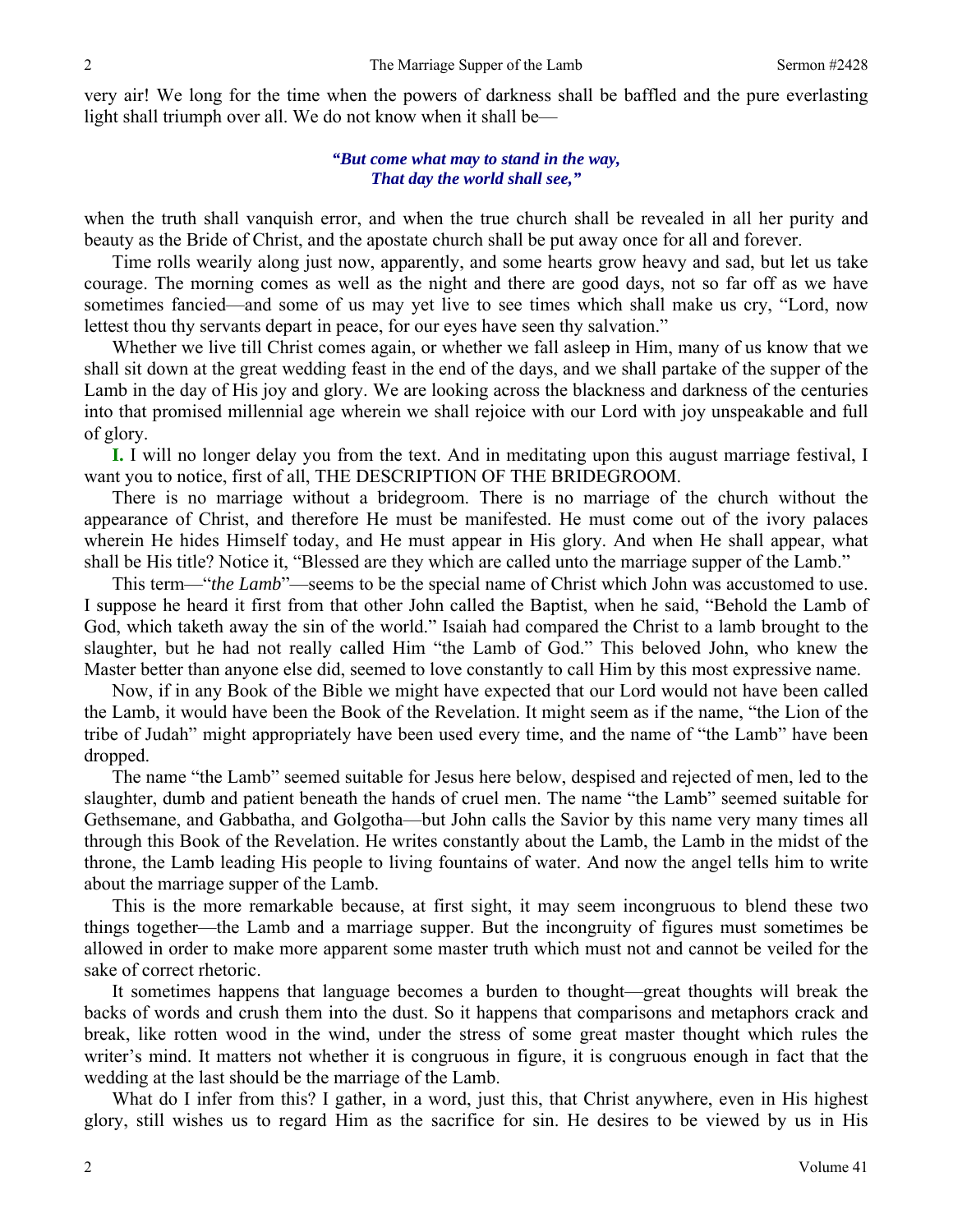character as the Lamb slain from before the foundation of the world. This is a character which He never lays aside and it is as the Lamb that He will manifest Himself in the consummation of all things when His church is perfected.

First*, as the Lamb, He is the one everlasting sacrifice for sin*. Where is the lamb that God has provided for a burnt offering? It is Jesus. Where is the morning and evening lamb to take away Israel's guilt? It is Jesus. Where is the lamb that bleeds and dies, that with its blood the lintel and the two side posts may be smeared to secure the inmates of the house from the destroying angel in Egypt? It is Jesus. In the whole of His life, and in His death, He was no lion, no beast of prey, but He was the gentle, suffering, sacrificial Victim, dying that we may not die, presenting Himself a sacrifice acceptable unto God.

Now, because Christ was the Lamb, suffering for sin, and because He delights to remember that He was our sacrifice, therefore *He is seen in that capacity in the day of the gladness of His heart*. He links the memory of His grief with the manifestation of His glory—and as He was a Lamb to redeem His church, so does He appear as a Lamb in the marriage supper of His glory.

One reason why He does this is because He is specially glorious in the character of the Lamb of God. I cannot conceive of our Lord Jesus Christ as ever being less than infinitely glorious, but dear friends, if there is ever a time when we can appreciate the splendor of His character more fully than at other times, it is when He is on the cross—when He dies, "the just for the unjust, that he might bring us to God."

Tell me not of all the glory which surrounds Him now in the midst of the throne—I cannot conceive any glory exceeding in brightness the glory of His self-denial, the glory of His taking upon Himself the form of a servant, and being found in fashion as a man, becoming obedient unto death, even the death of the cross.

The glory of men consists in what they are prepared to suffer for others. The glory of a king must lie, not in the crowns he wears, but in what he does for his subjects—and Christ's glory is most seen in His sacrifice for sinners. "Greater love hath no man than this, that a man lay down his life for his friends." But Christ laid down His life for His enemies.

When the Lord Jesus Christ put on the bloody shirt in Gethsemane, when He bedecked Himself with the five bright rubies of His wounds, when He was adorned with the crown of thorns, and last of all, when He was decorated with that robe of blood as the soldier pierced His side, then it was that He was more illustrious than at any time before or since in the eyes of those who think aright.

This is the star in His sky, nay, the sun that eclipses all the stars—that Jesus loved, pitied, and had compassion even to the death upon the sons of men. So, in the day of His marriage, He comes out again in this highest and noblest of characters—glorious specially as a Lamb, it is as a Lamb that He celebrates the marriage supper with His Bride, the church.

Brethren, I think that it is very appropriate for Christ to appear in glory as a Lamb, because *it is as the Lamb that He has most fully displayed His love to His church*, to which He is espoused, and to which He is to be married at that last great day.

Beloved, the marriage supper is a feast of love—there, love is at home. So Jesus, that He may reveal Himself in His love best of all, appears as a bleeding sacrifice on the day of His love's triumph. I do not know how to talk about this great theme, but this truth rests in my heart and makes me feel more glad than I can tell. It lies like a cake of sweet perfume upon the altar of my soul and burns there with the soft lambent flame of love.

And I rejoice to know that in the day when Jesus takes His church by the hand and leads her home to His Father's house, He will appear in that character in which He most of all has shown His love to His beloved. You see most of His love when you see most of His griefs and most of His condescension and therefore in that character does He appear at His marriage supper.

There is one other thought before I leave this first point. *It is as the Lamb that Christ is best loved of our souls*. At any rate, you feel your affections most drawn out toward Him who suffered in your stead.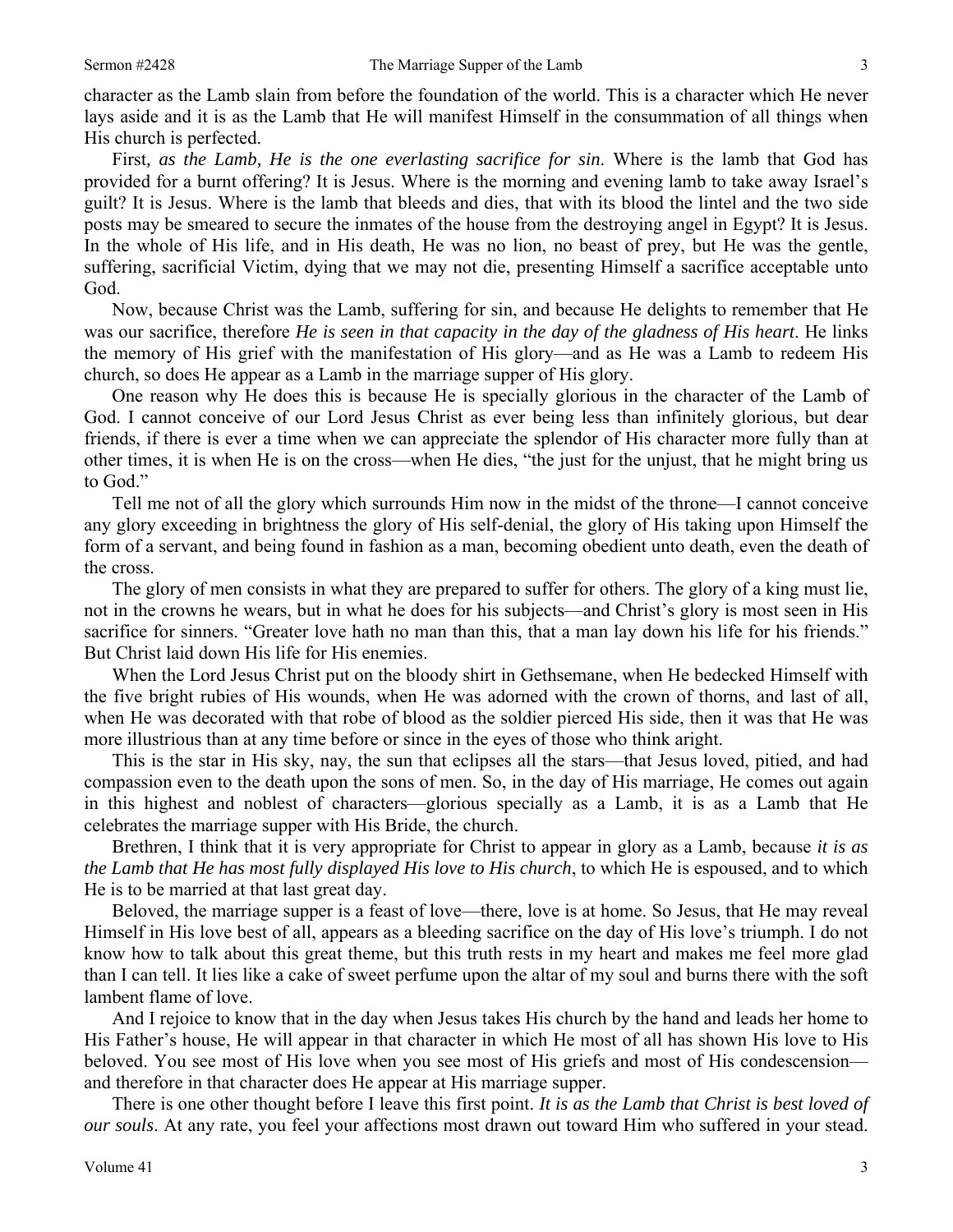Tell me, you who know Him most, you who love Him best, is it not so? You have seen Him on His throne, but you have fallen at His feet as dead, for the sight has been too much for you. But when you have seen Him on the cross, oh, then your heart has melted while your Beloved has spoken to you and you have said, "He has won my heart. Now He has completely mastered me—I must love Him now."

So then, you see, on the day of His marriage, when He would be best loved, Christ comes unto His church robed in that garment in which He appears most lovely in her sight, and He draws out at that marriage supper, more fully than ever He did before, all the love of all His redeemed for whom He laid down His life.

Now, you who care not for my Lord as a Substitute and a Sacrifice, will you be at the marriage supper when He appears as the Lamb? It is as the Lamb of God that you reject Him. You are willing to take Him, you say, as a Teacher, or as an Exemplar, but as the Sacrifice for sin you will not have Him. Then, neither will He have you.

In that great day, as you have disowned the vicarious sacrifice, He who was that sacrifice will disown you. There will be no marriage between your soul and Christ if you will not have Him as the Lamb, for that marriage feast is to be the marriage of the Lamb, and of none else. As long as this tongue can move and these lips can speak, I will preach nothing to you but Jesus Christ and Him crucified—that He, who knew no sin was made sin for us, that we might be made the righteousness of God in Him.

I know no Savior but that Christ, "who his own self bore our sins in his own body on the tree," and who, "when he had by himself purged our sins, sat down at the right hand of the Majesty on high," and now in glory bears the marks of the great propitiation by which His people are saved.

**II.** But now, secondly, I have to speak a little upon THE MEANING OF THE MARRIAGE SUPPER, "Blessed are they which are called unto the marriage supper of the Lamb." What will that marriage supper be?

There will come a time when all God's redeemed shall be saved. There will come a day when all who have died shall have been raised again from the tomb, and those who remain alive shall have been changed, so that their corruption shall have put on incorruption, and mortality shall have put on immortality. *Then will the church be perfect and complete.* No one member will be missing. There will be no spot or wrinkle remaining in her. Then it shall come to pass that Christ will celebrate this marriage supper, which will be *the bringing of the people of God into the closest and happiest union with Christ their Lord in glory*.

Even now, the Lord Jesus Christ is no stranger to some of us, and we are not strangers to Him. Yet there shall come a day when we shall see Him face to face and then we shall know Him with a clearer and fuller knowledge than is possible for us today. What that bliss will be, I cannot tell. Oh, the ineffable brightness, when we shall see the face of Jesus! Oh, the unspeakable sweetness when we shall hear His voice! Oh, the amazing bliss when He shall manifest Himself to us in all His glory! And there will come such a day for all whom He has redeemed, for all who trust Him, and rest in His atoning sacrifice. That will be the marriage supper of the Lamb.

That feast will be, like most other marriage suppers, *the fulfillment of long expectation*. Our Lord has waited long for His perfected church. He espoused Himself to her before ever the earth was, but there was much to be done ere she was prepared for the marriage. The Bridegroom, too, had to leave His Father and become one with His Bride by taking upon Himself our humanity.

For our sake, He did quit the thrones and royalties of heaven that He might be bone of our bone, and flesh of our flesh—and here was He born, and here He lived, and here He died. But still the Bride was not ready—and it is not till you come to this chapter that you read, "The marriage of the Lamb is come, and his wife hath made herself ready."

Souls have to be saved—new-created, blood-washed, sanctified, perfected—and the whole of them must be gathered to make up the body of Christ's Spouse. And when that is done, and she is all complete, the expectations of the Christ will be fulfilled at that marriage supper. O beloved, you do not know the longings of the heart of Christ for that day of glory! For this He lived. For this He died. For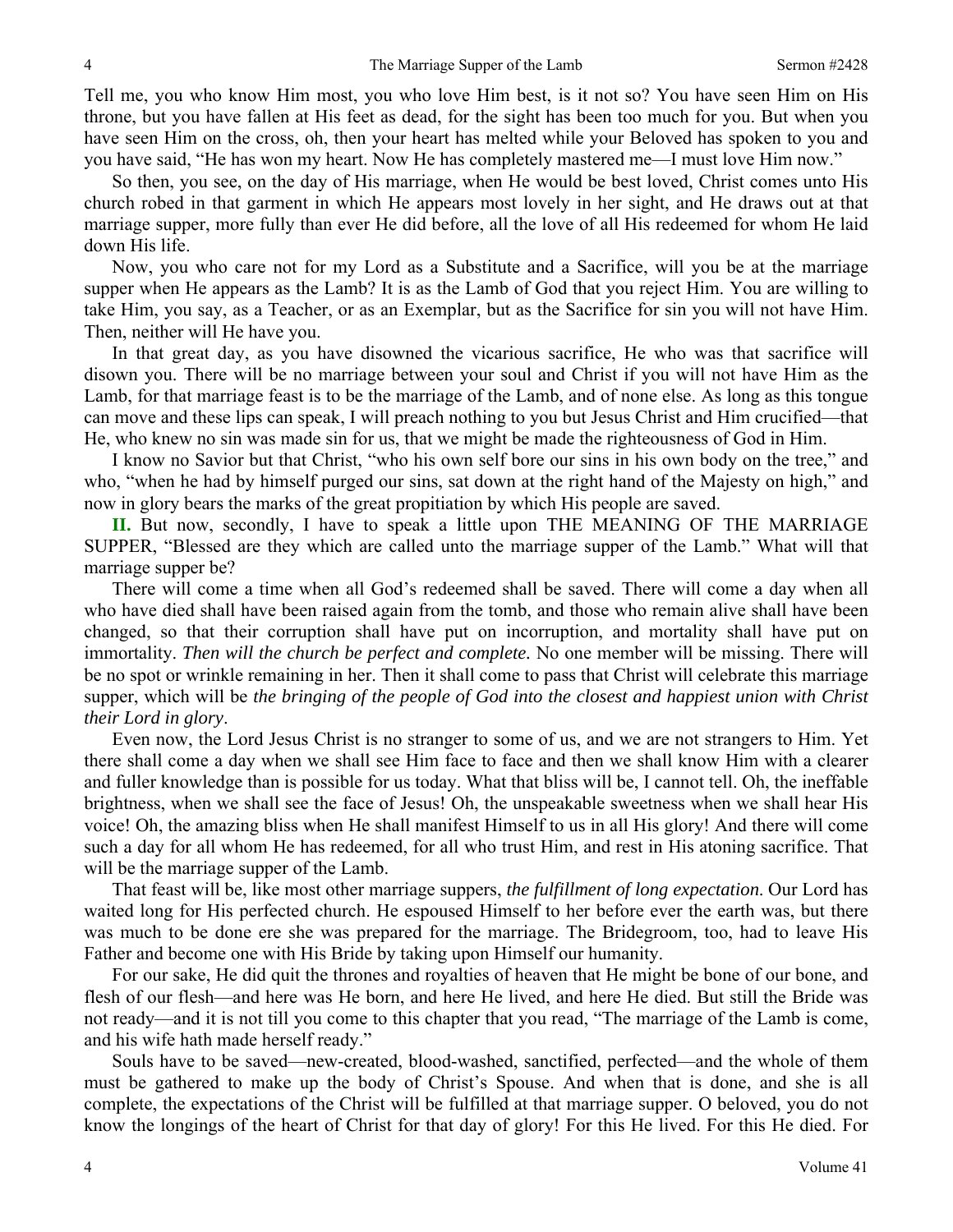this He continually pleads that all for whom He shed His precious blood might be His in that day. That day is fast coming, and when it arrives, then will be the wedding feast above.

Then will be also the day *of the open publication of the great fact of mutual love and union*. At this moment, Christ loves His church and He is one with her, but the world as a whole does not know it. It does not know either Him or her, nor does it care about them. But the day shall come when Christ will bring His hidden people into the light of day. "Then shall the righteous shine forth as the sun in the kingdom of their Father."

And then shall the Christ Himself also be manifested, though long hidden. Oh, what a day that will be when the eyes of the entire universe shall be turned in one direction and the glorious Christ, in the splendor of His manhood and of His Godhead, shall take the hand of His redeemed church, and before men and angels and devils declare Himself to be one with her forever and forever! That will be the beginning of the marriage supper of the Lamb—it will be the publication to all of the great fact of mutual love and union.

Moreover, the picture of a marriage supper is intended to set forth *the overflowing of mutual delight and joy*. There is too much joy for two. They are so happy that they invite others to come in and share the banquet. So, in those days, how delighted this blessed Christ and His church will be with one another! How the church will rejoice in Him! How He will rejoice in the church! What hallelujahs will they raise to Him, and oh, with what delight will He look upon all His people and see in them neither spot, nor wrinkle, nor any such thing—because His blood has cleansed them and His Spirit has perfectly sanctified them!

Of old it was written, "The LORD thy God in the midst of thee is mighty; he will save, He will rejoice over thee with joy; he will rest in his love, he will joy over thee with singing." But what will that rest of love be, and what that singing of the Christ over His blood-bought ones, when they are all before Him, and all made like unto Himself to reflect the glory of God!

Brethren, to add just one other thought, that marriage feast will be *the grandest display of Christ's magnificent munificence in a banquet*. If people ever make a little more show than on other occasions, it is usually at a marriage feast. And oh, what a show Christ will make that day! Depend upon it, there will be no little show when He shall come in the glory of His Father, with all the holy angels with Him, and with the very clouds of heaven to be the dust of His feet.

Then shall His church come before Him in all the glory He has given to her. Her raiment shall be of wrought gold. There is no lustre, no beauty, no excellence that can be compared with that which Christ will put upon His church. She will admire Him and He will admire her. She will bless Him and He will bless her.

Oh, I talk but feebly about lofty things that need a poet's eye and a poet's tongue! Nay, put away your poetry—the soberest language that can be uttered might better fit a theme in which the highest sublimities must be simplicities. I do want you all to believe that there is to be a day when all the chosen seed, blood-bought and saved, will make one body—and Christ shall come and glorify them with Himself in a union that shall never know an end, though the ages roll along forever and for ever.

**III.** Now, thirdly, I must speak a little about THE PERSONS WHO ARE CALLED TO THIS SUPPER. Who are the people who are called to this great marriage feast?

In one sense, you are all called to it. O my hearers, there is a call of the Gospel to every one of you. We are bidden to preach it to every creature under heaven, and we do preach it, leaving none of you out. "Whosoever will, let him take the water of life freely." "Whosoever shall call on the name of the Lord shall be saved." The call, "Behold, the Bridegroom cometh," is to the foolish virgins as well as to the wise, and if you do not come, it is not because you were never invited and never entreated to come to Christ.

By the Spirit of the living God, I implore you men and women to seek the Savior's face. I may never address you all again, as perhaps I have never addressed some of you before, but by Him that comes in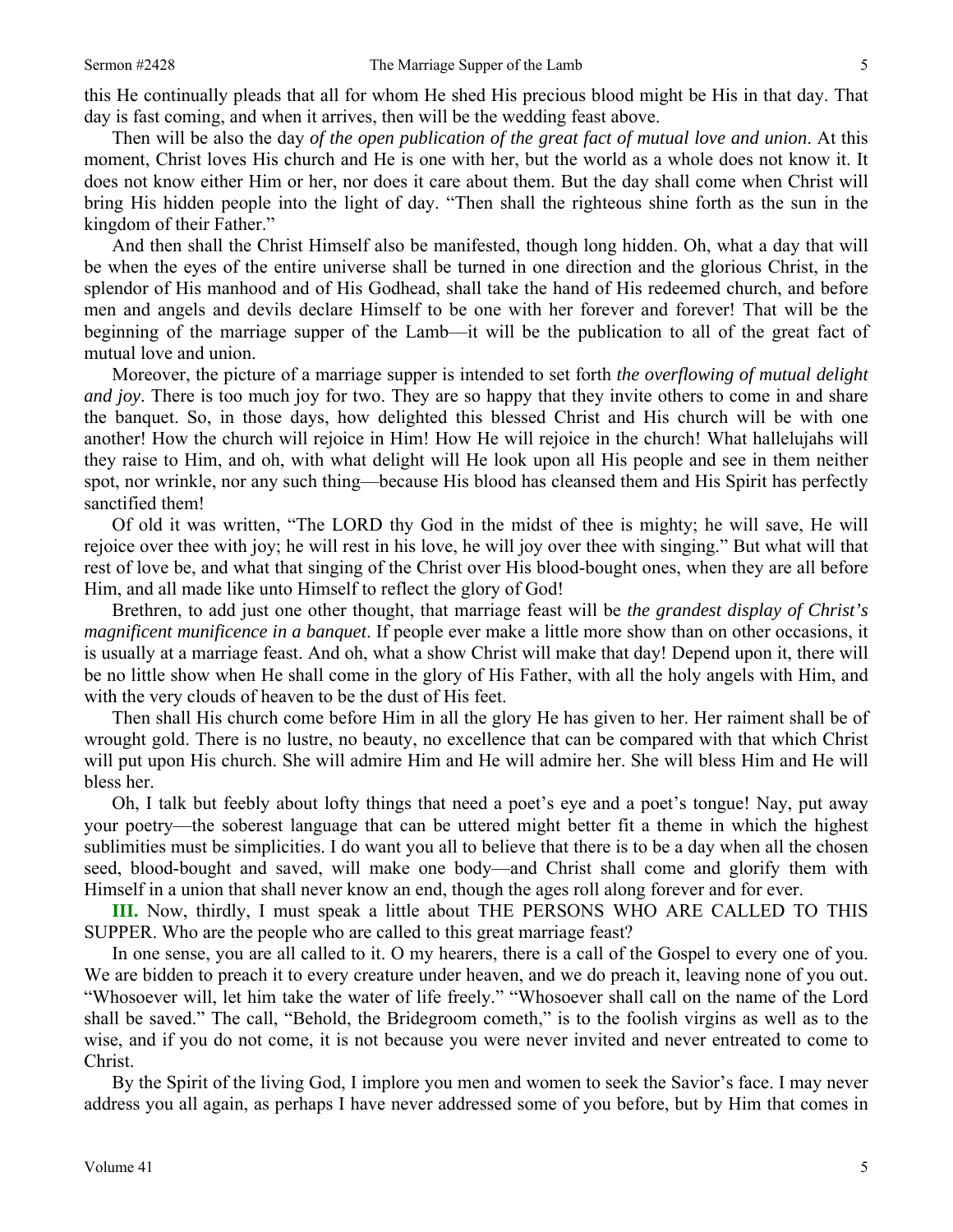the clouds of heaven I entreat you to fly to Jesus the great and only Savior. Seek His grace now, that you may see His face with joy in the great day of His appearing.

But this is not exactly what the text means, for although there is a blessedness in being called, it curdles into a curse if, being called, sinners refuse to come to the Savior. Who, then, are they who are specially called to this marriage feast? Well, first, they are *those who are so called as to accept the invitation*.

Have you come to Jesus? Are you trusting Him? Will you have Him? Does your heart say, "Ay"? Then, He is yours. There was never any unwillingness in Christ to receive the guilty. The unwillingness is in you—and if the unwillingness has gone from you, since it never was in Him, take Him and have Him forever. Take Him and have Him tonight.

When Abraham's servant wanted to take Rebekah to Isaac, her mother and brother said to her, "Wilt thou go with this man?" So would I say to any young man or woman I may be addressing, "Wilt thou go with Christ? Will you have Christ?" If so, He will have you. If you are willing to have Him, you are among those who are called to the marriage supper of the Lamb.

To help you to judge yourself here is another test. *Those who are called to that marriage supper love the Bridegroom*. He will have no enemies at His banquet. Do you love Jesus? Does your heart leap at the sound of His name? Timid trembling woman, do you love Him? You cannot speak for Him, but you could die for Him? Ah, well, if your heart goes after Him, His heart has long ago gone after you, and you shall be at the marriage supper! I tell you more—you shall be a part and parcel of His Bride in the day of His appearing.

Again, *those who are called to this supper are made ready*. Are you made ready? You remember that the man who came to the wedding feast was bidden to put on a wedding garment—have you put on the righteousness of Christ? Has Christ put on you His sanctification? Are you changed in heart? Without holiness no man shall see the Lord. Has the grace of God renewed you? Then you are one of those who shall come to the wedding—among the blessed who are called to that great marriage feast.

You may help to judge yourself by answering one more question. *Have you any desire to go to that marriage feast*? Do you look for Christ's coming? There are some who are altogether unconcerned about it—they do not care about Christ or His coming—it is all nothing to them, an airy nothing.

O my hearer, I trust that you are not of that opinion! But if you are looking for and hastening unto the coming of the Son of God, if your faith is resting on His first coming, and your hope is in His second coming—if you see your sin put away by His coming as a sin-offering—and then your sorrow put away by His coming as your Bridegroom, then, dear heart, be sure that you would not have these drawings towards Him unless He had drawn you to Himself. He is drawing you—therefore, run after Him.

**IV.** Now, lastly, let us think of THE BLESSEDNESS WHICH IS ASCRIBED TO THOSE WHO ARE CALLED TO THIS MARRIAGE SUPPER.

I know that I am speaking to many who are called to the marriage supper of the Lamb, and I want you, my dear hearers, now to enjoy yourselves, for *you have a prospect which blesses you even now*. If you are called to the marriage supper of the Lamb, the text says that you are blessed and truly blessed you are. "Blessed are they which are called unto the marriage supper of the Lamb."

If you had an invitation to see the Queen tomorrow, some of you who are wonderfully loyal would think a great deal of it, and you would be saying to yourselves, "Well, we are going home tonight to a very narrow room in a very poor cottage, but we have something great in prospect tomorrow." And oh, do think of this, you who are poor, you who are pained, you who are very weak, you who are cast down—within a short time your eyes "shall see the King in his beauty and the land that is very far off."

It may be only a few days, or weeks, or months—certainly only a few years at most—and we shall all share the glory that awaits the church. And the glory of our dear Lord who loved us, and gave Himself for us, will be ours, and ours forever. I know that you put this great event far away and say that it is a long way off. But it is not, it is close at hand.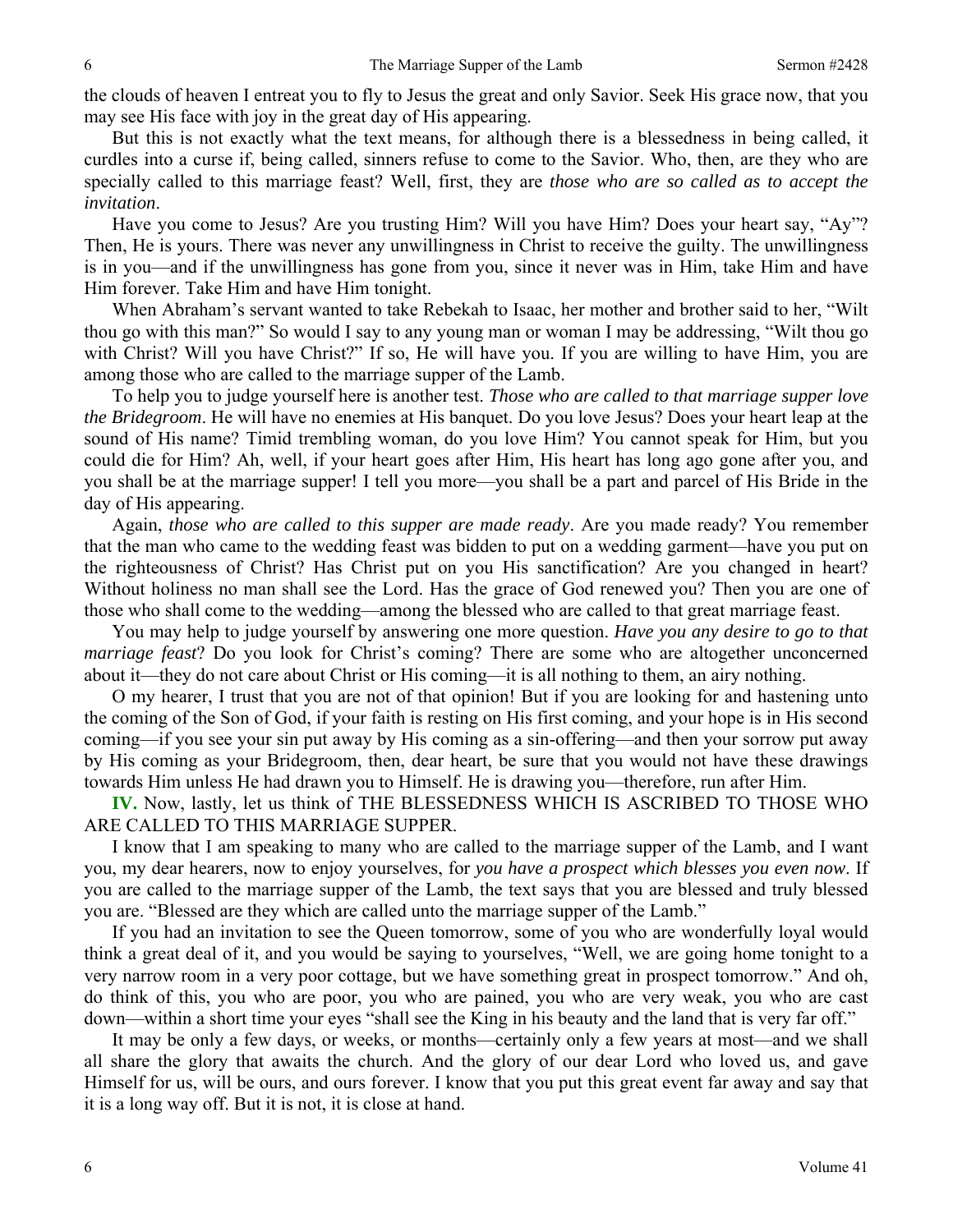Suppose it were not to come for a thousand years? Yet what is that but the twinkling of an eye, very soon over? The older men get, the shorter time seems to be. When I was a child, a week seemed to be a very long time. You who have grown old know that a year seems to come and go before you are aware of it. You can say with Job, "My days are swifter than a post: they flee away."

Yet what matters it if we have to wait fifty thousand years for our bliss? We who have believed in Christ have the absolute certainty that we shall one day stand in the midst of the splendor of Christ's wedding feast. The nuptials of a king are usually something very grand, but what will the marriage supper of the King of kings and Lord of lords be—when He who is the Son of the Highest shall take to Himself His fit companion—when it shall no more be said of the man Christ Jesus that there was found no help meet for Him, but when He shall take His church, made out of His own flesh, and shall welcome her unto Himself to go from Him no more forever?

I shall be a part of that church and you who believe will be a part of that church—*and we shall all have great honor in being called to such a future*. What bliss to be there! What joy to be there, not as spectators, but as part of the Bride that shall then be taken by her Husband! My soul, you shall swim in felicity, you shall dive in seas of inconceivable delight by reason of your union with Christ, and your delight in Him, and His delight in you.

I know no better idea of heaven than to be eternally content with Christ and Christ to be eternally content with me. And all this will happen within a very little time. Therefore, lay aside your cares, dismiss your fears, murmur no more. Such a destiny awaits you that you may well be content.

I have heard that when Queen Elizabeth once carried the crown, while she was a young princess, she found it heavy as she bore it before her sister, but one said to her, "You will like it better when you wear it yourself."

So, we have to carry every day a weight for Christ, but oh, when the crown is put upon our own heads, and we are in paradise with Him, we shall forget the light afflictions which were but for a moment, as we enter into the enjoyment of the far more exceeding and eternal weight of glory. I want you, if you can, to enjoy yourselves while you think of the honor which is to be put upon all Christ's people in being married to Him.

#### *"One with Jesus, By eternal union one,"*

partakers of His name, His estate, His glory, Himself, He shall make us to sit with Him upon His throne, even as He has overcome, and sits down with His Father upon His throne.

Recollect, too, we shall be blessed at the marriage supper because *no fear will mingle with our enjoyment*. It has been well-observed that if men and women could know all that will happen to them in the course of their married life, they might, perhaps, not think a wedding day such a happy day after all. So soon may love grow cold, so often may promises be broken, and unkindness take the place of affection, that it is but a dubious joy that surrounds the wedding feast.

But once with Jesus at the banquet above, there will be no such fear. Here, I may have a fear lest my love to Him should not be true, lest, after all, my following of Him should be but temporary and not the consequence of the new life within. But once up there, we shall raise no more questions, we shall be exposed to no more dangers, we shall no more dread backsliding and apostasy. Once there, we shall be—

> *"Far from a world of grief and sin, With God eternally shut in."*

Once there, every pain and tear and fear will have gone forever—that will be a glorious wedding feast indeed.

My beloved hearer, *will you be there*? If there were no hell, the loss of heaven would be hell. If there were no Tophet, to have missed Christ's wedding feast were a Gehenna black enough. If there were no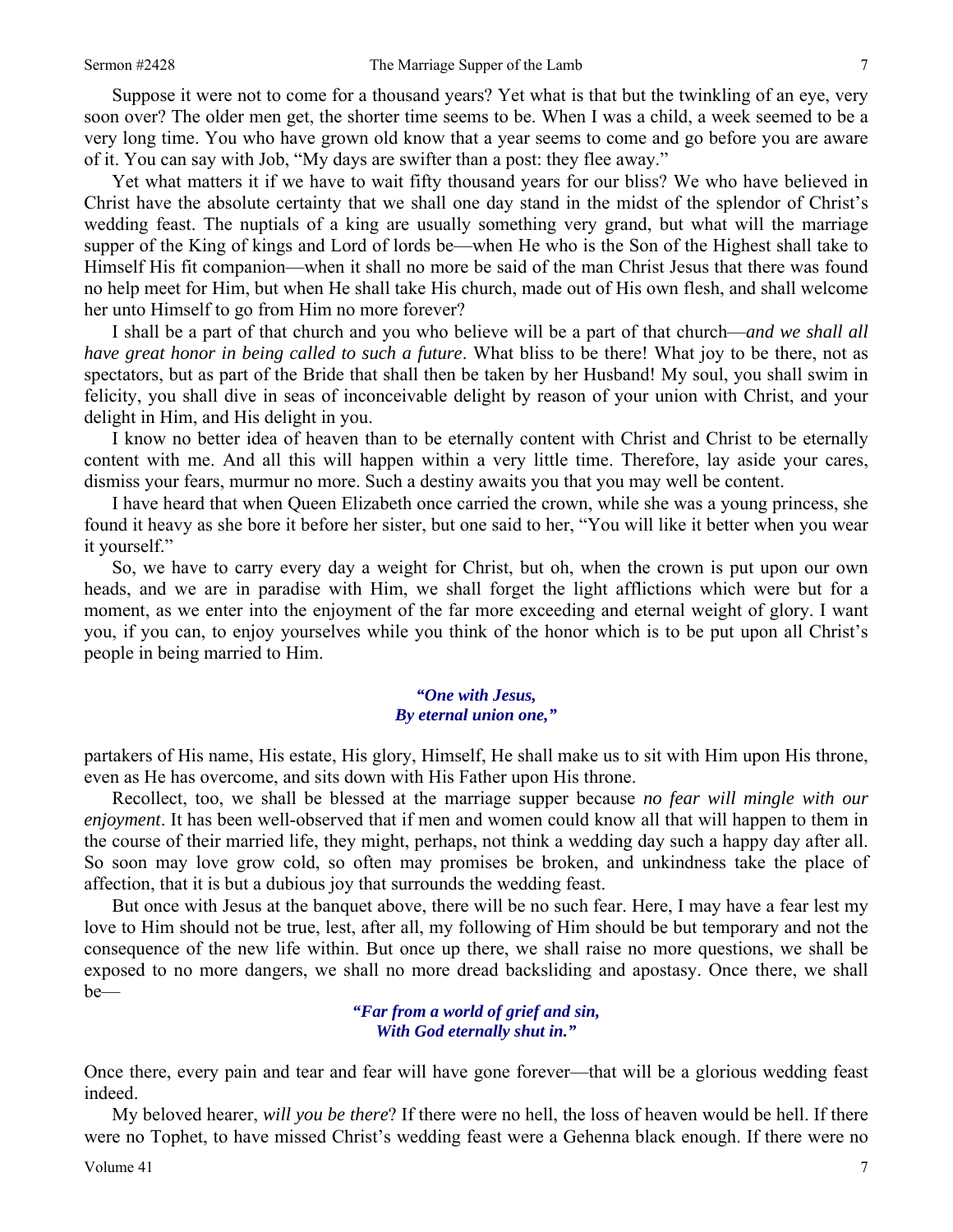worm that dies not, and no fire that never can be quenched, this were damnation deep enough—to have missed the kisses of Christ's mouth and the joy of the everlasting oneness in His glory.

Do not miss it. I charge you, do not miss it. When some of us shall be flying through the gates of the New Jerusalem, I trust that we shall hear you as we pass by, and pausing for a moment to ask, "Who is there?" you will answer, "I am here, brought to know Christ by your ministry." That shall make another heaven to add to our own heaven. Everyone that we shall see there, converted by the preaching of the cross by our lips, or through the printed sermons, shall multiply our bliss and make us yet happier—and forever and ever happier still in your happiness and joy.

I have finished my discourse, but I do not like, somehow, to go home with this thought in my mind—*perhaps some of you will miss this bliss*! The muster roll will be read, but your name will not be there! Can you bear that thought? Remember that if you are not blessed, you are cursed. If you find not heaven, you are lost forever.

You have often joined with God's people in singing—

*"I love to meet among them now, Before Thy gracious feet to bow, Though vilest of them all: But can I bear the piercing thought— What if my name should be left out, When Thou, for them shalt call?"* 

You cannot be left outside the wedding feast if you have trusted in Jesus. Then trust Him at once. Rest in that Lamb who will be your Bridegroom and at whose marriage supper you shall be present to praise the glory of His grace forever and ever. Amen.

## **EXPOSITION BY C. H. SPURGEON**

### *REVELATION 18:20-24 AND 19:1-18*

May the Spirit of God take away the veil from our eyes while we read what was revealed to the beloved apostle John! Here we have the prophecy of the destruction of the great anti-Christian system of Babylon, which, being interpreted, is and can be none other than the apostate church of Rome.

**Revelation Chapter 18***.* **Verses 20***-***24***. Rejoice over her, thou heaven, and ye holy apostles and prophets; for God hath avenged you on her. And a mighty angel took up a stone like a great millstone, and cast it into the sea, saying, Thus with violence shall that great city Babylon be thrown down, and shall be found no more at all. And the voice of harpers, and musicians, and of pipers, and trumpeters, shall be heard no more at all in thee; and no craftsman, of whatsoever craft he be, shall be found any more in thee; and the sound of a millstone shall be heard no more at all in thee; and the light of a candle shall shine no more at all in thee; and the voice of the bridegroom and of the bride shall be heard no more at all in thee: for thy merchants were the great men of the earth; for by thy sorceries were all nations deceived. And in her was found the blood of prophets, and of saints, and of all that were slain upon the earth.* 

Now, after the false church is put away, the true church of Christ shines out in all her glory and purity.

**Revelation Chapter 19. Verses 1***-***4***. And after these things I heard a great voice of much people in heaven, saying, Alleluia; Salvation, and glory, and honour, and power, unto the Lord our God: for true and righteous are his judgments for he hath judged the great whore, which did corrupt the earth with her fornication, and hath avenged the blood of his servants at her hand. And again they said, Alleluia.*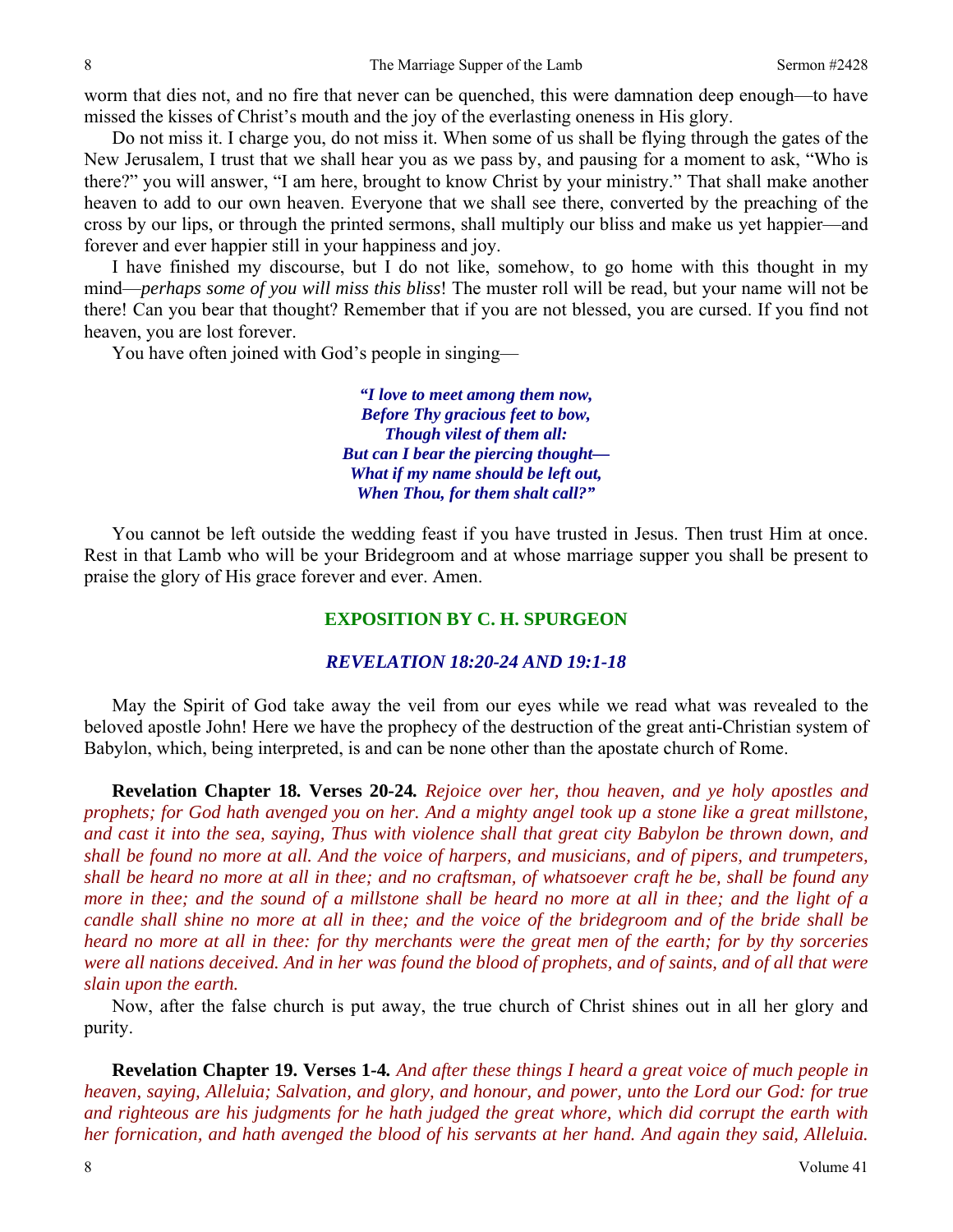*And her smoke rose up for ever and ever. And the four and twenty elders and the four beasts fell down and worshipped God that sat on the throne, saying, Amen; Alleluia.*

Heaven and earth are equally glad, and they unite to adore the living God when the great apostasy, that has so long cursed the nations, is hurled into the sea.

**5***-***6***. And a voice came out of the throne, saying, Praise our God, all ye his servants, and ye that fear him, both small and great. And I heard as it were the voice of a great multitude, and as the voice of many waters, and as the voice of mighty thunderings, saying, Alleluia: for the Lord God omnipotent reigneth.*

And His great power is never better seen than in crushing the powers of darkness and putting the hosts of evil to the rout.

**7***-***10***. Let us be glad and rejoice, and give honour to him: for the marriage of the Lamb is come, and his wife hath made herself ready. And to her was granted that she should be arrayed in fine linen, clean and white: for the fine linen is the righteousness of saints. And he saith unto me, Write, Blessed are they, which are called unto the marriage supper of the Lamb. And he saith unto me, These are the true sayings of God. And I fell at his feet to worship him. And he saith unto me, See thou do it not: I am thy fellow servant, and of thy brethren that have the testimony of Jesus: worship God; for the testimony of Jesus is the spirit of prophecy.*

All worship, therefore, of saints and angels is a gross error, not to be tolerated for a moment. John was mistaken in falling down to worship the angel, but he was speedily rebuked, and his mistake was quickly corrected.

There is no doctrine that needs more to be preached just now than this message of the angel, "Worship God." Neither crosses, nor crucifixes, nor holy wafers, nor anything that can be seen or handled, must be worshipped, "Worship God." We need still to hear God's mighty voice proclaiming from mount Sinai the great law. "Thou shalt have no other gods before me. Thou shalt not make unto thee any graven image, or any likeness of any thing that is in heaven above, or that is in the earth beneath, or that is in the water under the earth: thou shalt not bow down thyself to them, nor serve them: for I the LORD thy God am a jealous God, visiting the iniquity of the fathers upon the children unto the third and fourth generation of them that hate me; and shewing mercy unto thousands of them that love me, and keep my commandments."

**11***. And I saw heaven opened, and behold a white horse; and he that sat upon him was called Faithful and True, and in righteousness he doth judge and make war.*

Behold your Saviour, the Champion of the cause of truth! His war is not that of the carnal weapon and of garments rolled in blood. It is a spiritual warfare, but He wins a more glorious victory than ever sword or gun could gain.

**12***-***14***. His eyes were as a flame of fire, and on his head were many crowns; and he had a name written, that no man knew, but he himself. And he was clothed with a vesture dipped in blood: and his name is called The Word of God. And the armies which were in heaven followed him upon white horses, clothed in fine linen, white and clean.*

All His true ones, all His faithful ones, all His saints, whether ministers or not, the heavenly armies, "followed him upon white horses, clothed in fine linen, white and clean." Holiness is their armor, light is the panoply that they wear as they go forward to this holy war.

**15***. And out of his mouth goeth a sharp sword,* 

He puts down vice, and evil of every kind, not with the sword of steel, but with his word, "Out of his mouth goeth a sharp sword,"—

*15-16. That with it he should smite the nations: and he shall rule them with a rod of iron: and he treadeth the winepress of the fierceness and wrath of Almighty God. And he hath on his vesture and on his thigh a name written, KING OF KINGS, AND LORD OF LORDS.*

For this Son of God whom we worship, this Jesus of Nazareth, is Master of all. All power is in His hand, He is, "KING OF KINGS, AND LORD OF LORDS."